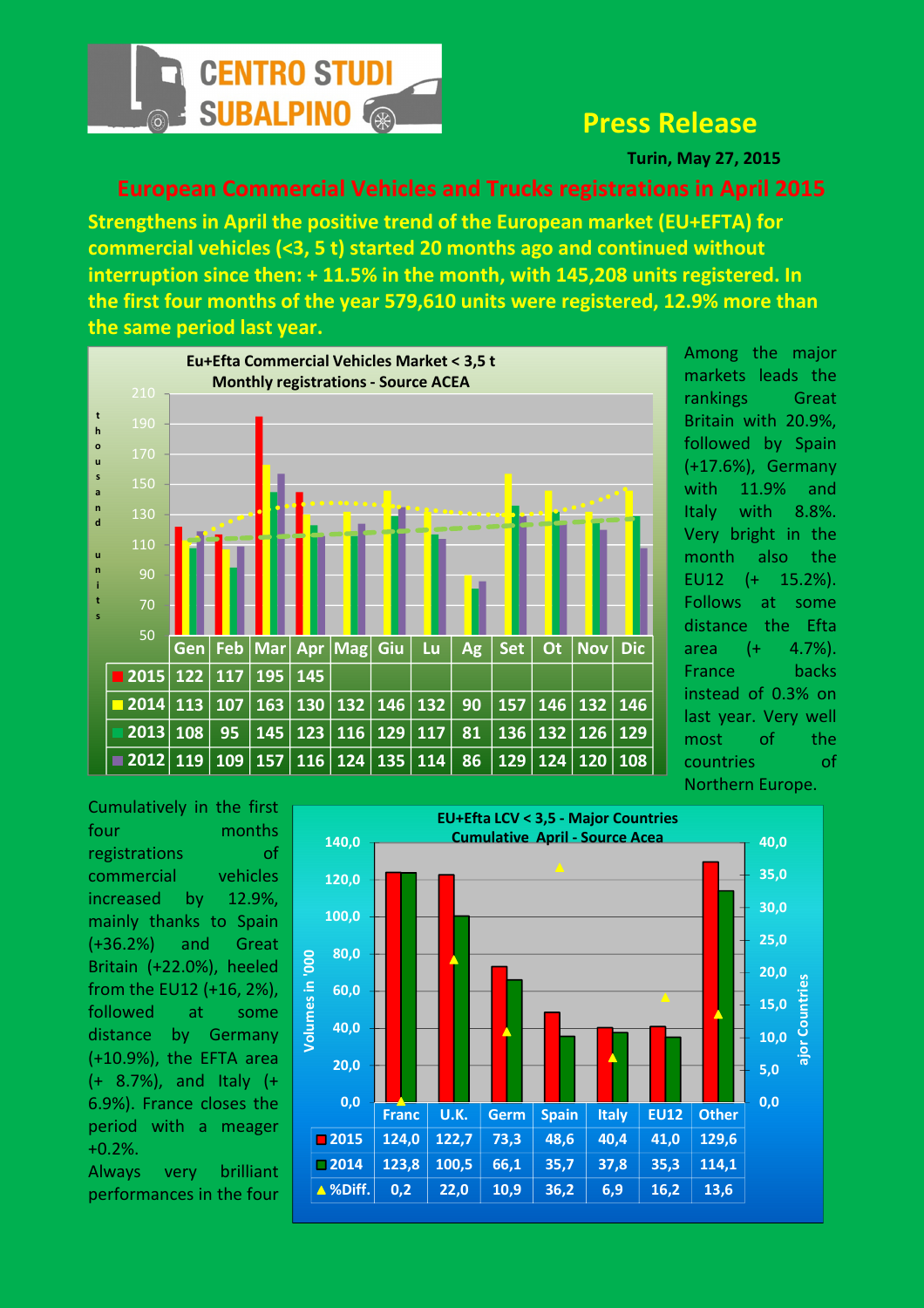Even more sustained the market growth of Trucks (>3,5t), increased in April by 14.2%, which would seem to confirm a clear recovery in demand for trucks after the fall in the second half of last year.

In April 27,751 units were registered, 104,161 units in the first four months, representing an increase of 11.2%.



The increase is primarily due, as last month, to the impressive boom of sales of Great Britain, with a substantial increase of 52.3%, after a consecutive year of losses in 2014, and of the Netherlands (+ 35.4%), but also to the excellent results of the EU12, with a



+28.1% [with particularly large increases in Latvia (+ 89.4%), Romania (+76.9%), Slovakia (+43.7%), Poland (+30.2%) and Czech Republic (+18.7%)], and Spain (+25.7%). Continues the recovery of the French market that earns 16.2% in the month. Italy increased by a meager 0.4%. Down instead the German market, which lost 3.8% in the month. Also down the EFTA area (-7.7%).

In sharp increase in all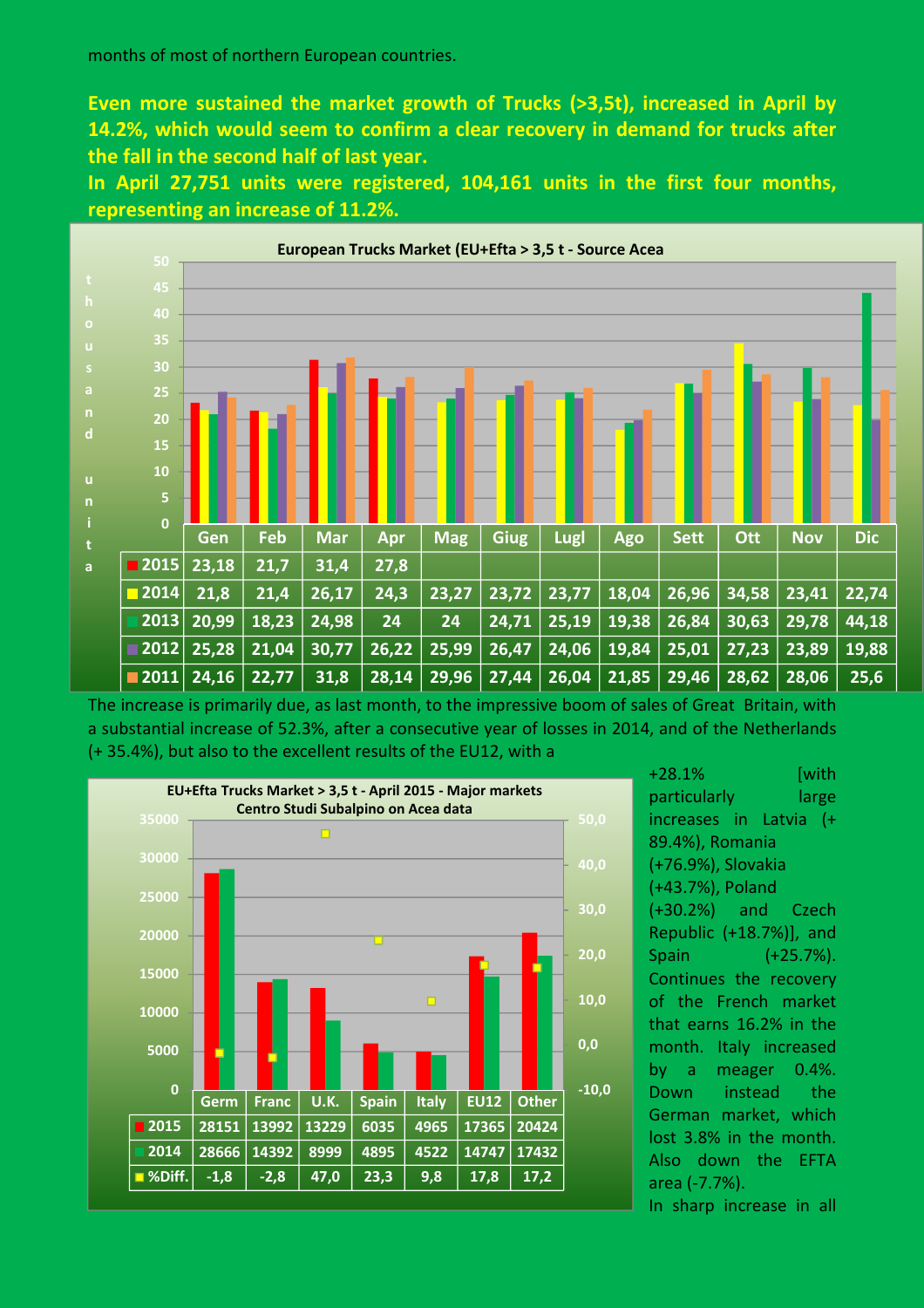other markets in Northern Europe.

Cumulatively in the 1st four months the increase on last year rises to a + 11.2%, mainly thanks to the great performances of Holland, that grew up in the period by as much as 97.9% and the UK (+47%), followed by Spain with a +23.3%, and from the EU12 with an increase of 17.8% on last year, [especially thanks to Romania (+ 39%), Hungary (+ 35.8%), Slovakia (+ 33.9%), and Slovenia (+22%)], and Italy with +9.8%. France lost 2.8% and Germany 1.8%. Also loses the EFTA area (-8.2%).





increase of 19.8% in the month, with 22,106 units registered, due mainly to the increase really significant in Britain (+ 79.2%), in the process of recovering the heavy losses of last year, Spain (+38.6%), the EU12 (+32.2%). Also in this area in great shooting the Netherlands rising by 40.8%, and Denmark  $(+ 41.9\%)$ .

Continues to recover well even France, rising by 24.1%, while Germany was down by 1.9% and the EFTA area by 7.2%. Rising almost all the countries of Northern Europe.

Cumulatively in the 1st quarter the EU+EFTA market rose by 16.3% with 84,115 units registered, but with the progress largely due to increased demand in the UK (+70.6%), followed at some distance by Spain (+26.7%), EU12 (+21.7%), [the latter especially for the good results in Hungary (+46%), Romania (+44.5%), Slovakia (+43%), Slovenia (+23.3%), and Poland (+19.7%)], and Italy (+12.1%). Germany ended the period with a modest +2.3%, and France with an even more modest + 0.3%. The area Efta closed the period with a -7.2%. Also in this area to report the excellent recovery of the Netherlands (+105.8%) and Denmark (+ 61.3%). Also positive sales results in almost all countries of Northern Europe.



 Looking at the economic developments, Eurostat has just published GDP data for the first quarter 2015 in Europe, showing for the EU and Euro area a general improvement, with particularly brilliant results in Spain, followed by France. Down instead U.K. and Germany. Italy increased of 0, 3% and is now considered out of recession. This also as result of the quantitative easing, that was launched two months ago, and that was expected in fact to favor more robust recovery of GDP in Italy and in Europe, as well as winning deflation with rising inflation at 2%, maintain low Euro and encourage lending to small and medium-sized